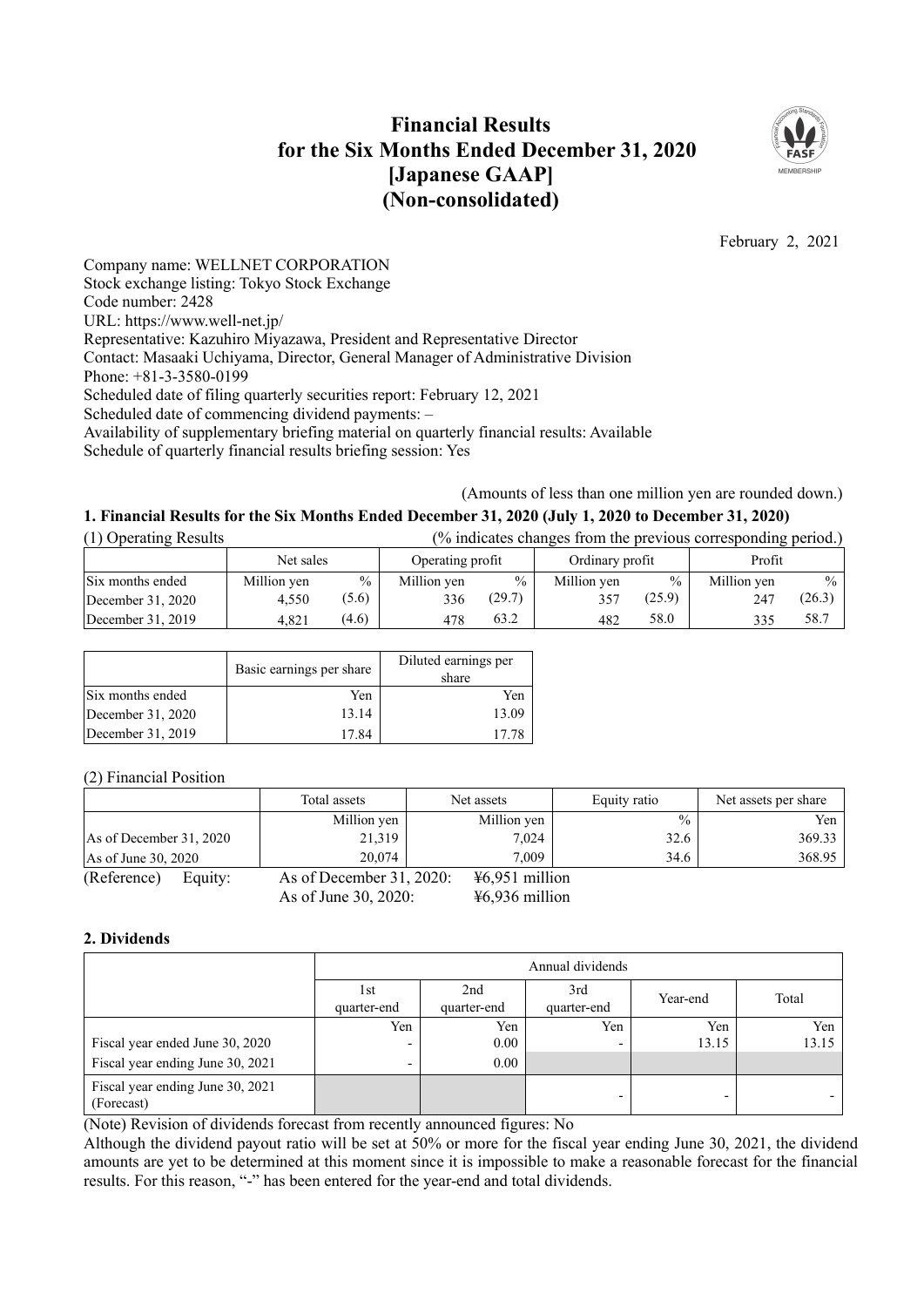# 3. Financial Results Forecast for the Fiscal Year Ending June 30, 2021 (July 1, 2020 to June 30, 2021)

At this moment, it is difficult to make any reasonable forecasts of the impact of the spread of the novel coronavirus disease (COVID-19) on the financial results of the fiscal year ending June 30, 2021. It will be announced immediately when it becomes possible to reasonably calculate that impact.

## **\* Notes:**

- (1) Adoption of special accounting procedures for preparing quarterly financial statements: No
- (2) Changes in accounting policies, changes in accounting estimates and retrospective restatement
	- 1) Changes in accounting policies due to the revision of accounting standards: No
	- 2) Changes in accounting policies other than 1) above: No
	- 3) Changes in accounting estimates: No
	- 4) Retrospective restatement: No
- (3) Total number of issued shares (common shares)
	- 1) Total number of issued shares at the end of the period (including treasury shares): As of December 31, 2020: 19,400,000 shares As of June 30, 2020: 19,400,000 shares
	- 2) Total number of treasury shares at the end of the period: As of December 31, 2020: 577,865 shares As of June 30, 2020: 598,024 shares
	- 3) Average number of shares during the period: Six months ended December 31, 2020: 18,807,344 shares Six months ended December 31, 2019: 18,785,673 shares
- \* These financial results are outside the scope of quarterly review procedures by a certified public accountant or an audit corporation.

\* Explanation of the proper use of financial results forecast and other notes

At this moment, it is difficult to make any reasonable forecasts of the impact of the spread of COVID-19 on the financial results of the fiscal year ending June 30, 2021. It will be announced immediately when it becomes possible to reasonably calculate that impact.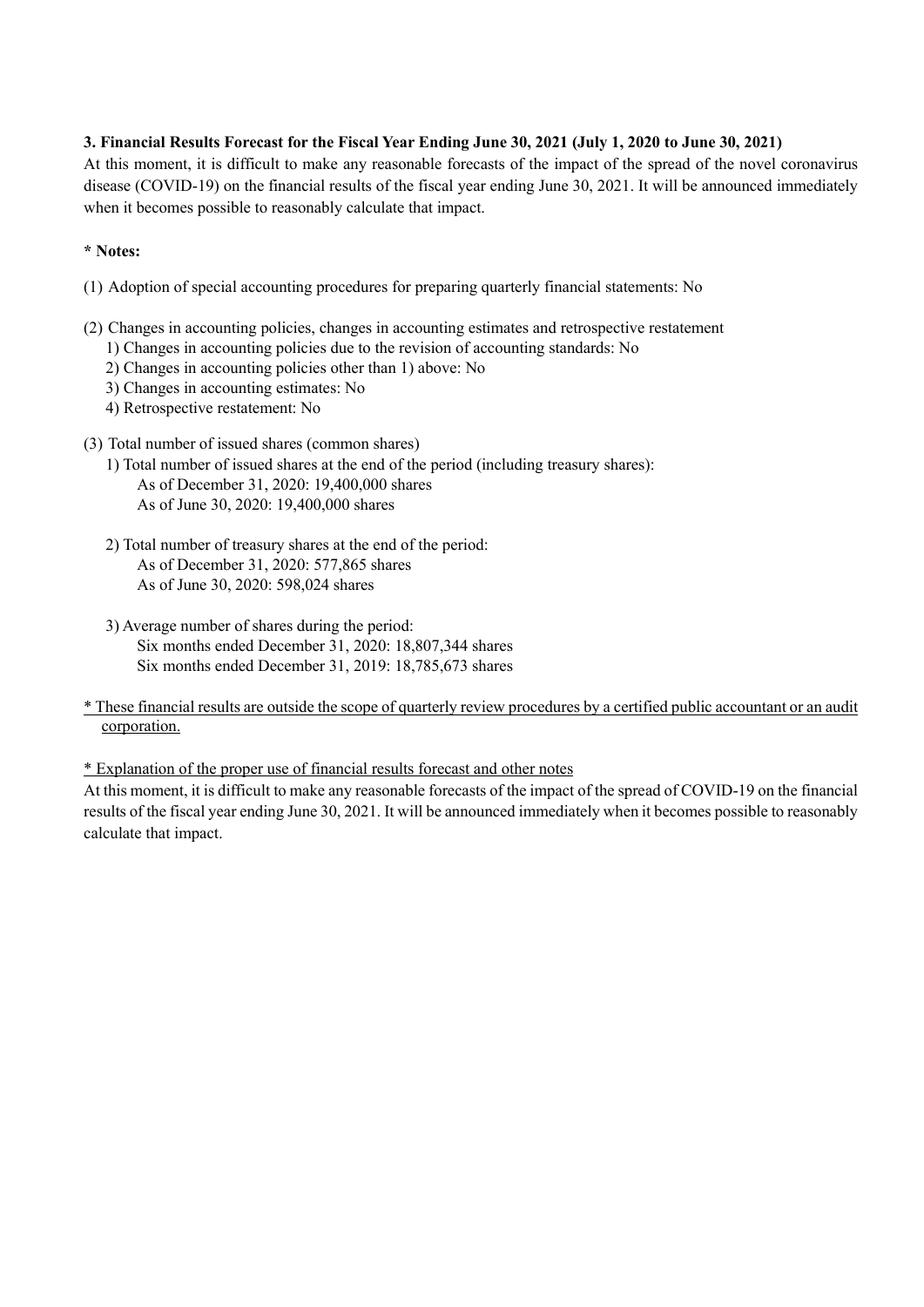# Table of Contents

| (Adoption of special accounting procedures for preparing quarterly financial statements) 10 |  |
|---------------------------------------------------------------------------------------------|--|
|                                                                                             |  |
|                                                                                             |  |
|                                                                                             |  |
|                                                                                             |  |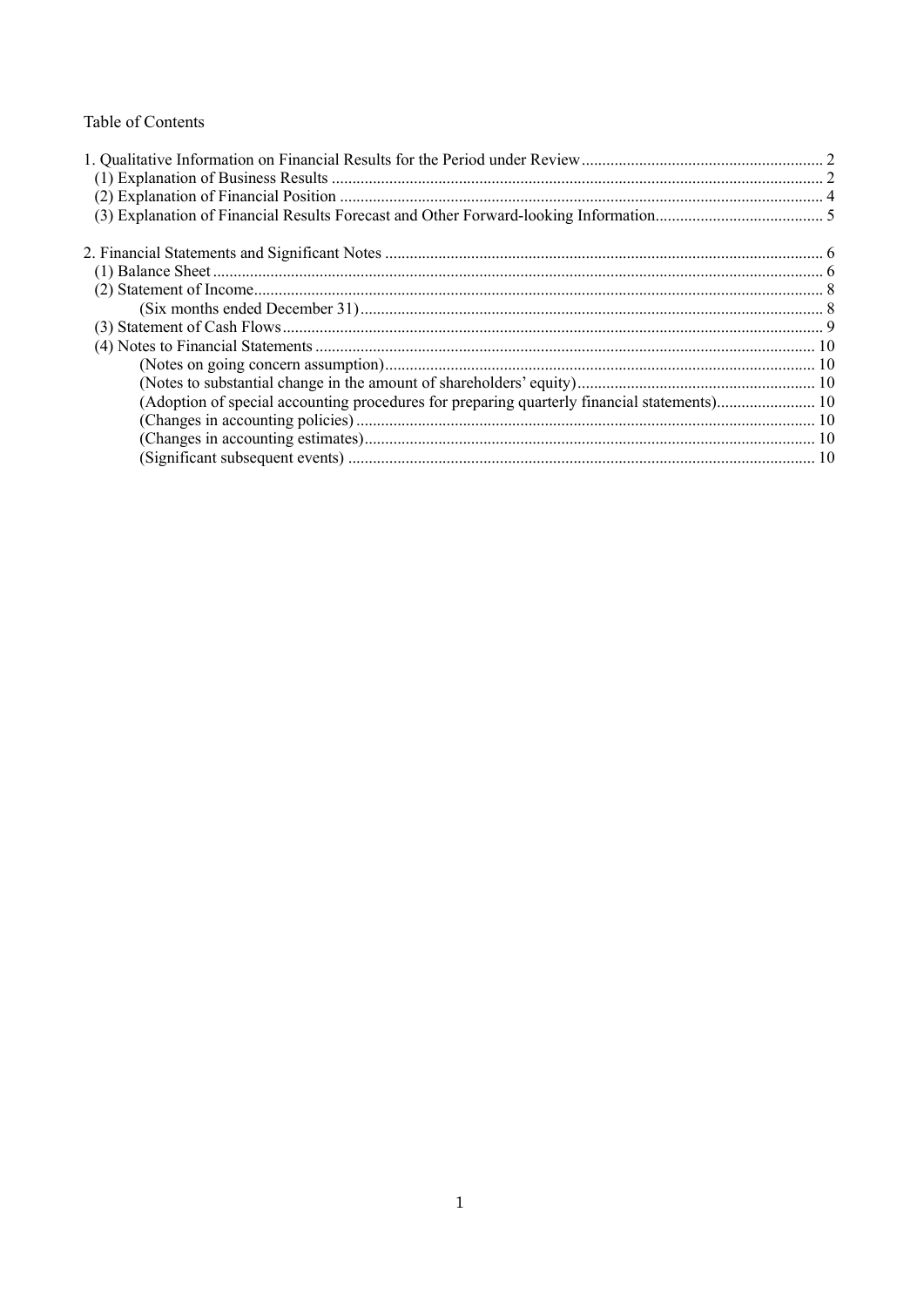### 1. Qualitative Information on Financial Results for the Period under Review

#### (1) Explanation of Business Results

#### 1) Analysis of Business Results

In the Japanese economy in the six months ended December 31, 2020, social and economic activities were widely restricted across Japan due to the spread of the novel coronavirus disease (COVID-19) progressing to a third wave, while difficult circumstances and an unpredictable outlook, including for the employment environment, continued for all regions in Japan. In nearly all sectors of the economy, corporate earnings have deteriorated while consumer spending has waned, which in turn has negatively affected the employment and personal income environment. While there continues to neither a slowdown to the spread of COVID-19, nor any effective measures to realize that, all movement toward economic recovery is extremely sluggish and the economic outlook continues to be very uncertain.

Even in the non-face-to-face payment market, the Company's business domain, amidst the severe decline in demand for inbound travel as well as Japanese domestic travel, the impact has been substantial on business related to transportation services, such as airlines, buses and railways, especially over the New-Year period. Although there were initial indications of recovery owing to the GoTo travel campaign, the campaign has currently been suspended in response to the effect of the spread of COVID-19, and once again the market continues to struggle with poor earnings.

On the other hand, new initiatives to construct a new lifestyle are increasing in a diverse range of industries, which is an entirely new phenomenon for those industries. Among consumers, not only is everyone dealing with their own transformation of consciousness but also we are seeing changes to the shape of lifestyles and consumer behavior. As part of this, non-face-to-face methods of providing services and purchasing products have markedly increased in comparison with before, and we are seeing an increase in social roles required to support this transition being satisfied by business corporations, particularly in IT. Amid this significant paradigm shift, the Company has continued to engage in activities that promote the priority measures of "Response to the age of electronic money," "Promotion of Bus IT Promotion Solution Project" and "Service support for consumers from the business operator side" under the keywords of "paperless," "digitization."

With respect to business results for the six months ended December 31, 2020, the Company reported net sales of ¥4,550 million (down 5.6% year on year), operating profit of ¥336 million (down 29.7% year on year), ordinary profit of ¥357 million (down 25.9% year on year) and profit of ¥247 million (down 26.3% year on year).

2) Changes in Environment Surrounding the Company and Response Strategy

The non-face-to-face payment market, the Company's business domain, is expected to continue achieving a certain level of growth in the future, and the Company is promoting collaboration with cloud services, such as content providers, for the shift to paperless and for payments.

#### A. Current status of WELLNET's "Smartphone payment service," *Shiharai-Hisho*

Payment of bills issued by the Company's billing service can now be made using barcode payments, which is the payment method of *Shiharai-Hisho*, a smartphone payment service compatible with the increasingly cashless society expected in the future. In the infrastructure related industry, starting with The Kansai Electric Power Co., Inc., the service has now been introduced to Kyushu Electric Power Co., Inc., Hokkaido Electric Power Co., Inc., Tohoku Electric Power Co., Inc., Shikoku Electric Power Co., Inc., Hokuriku Electric Power Company, Chubu Electric Power Co., Inc. and The Chugoku Electric Power Co., Inc. In April 2020 at Chubu Electric Power Co., Inc., the first ever implementation in electric power industry in Japan of SMS (short message service) based electronic invoicing of electricity bills was achieved, and we believe that the shift to paperless payments will continue to accelerate going forward. Moreover, in the Hokuriku area, *Shiharai-Hisho* is being utilized for the payment of taxes, etc., and FinTech services that adhere to the lifestyle that the Company is aiming for have commenced.

The Company has become affiliated with 37 banks, including Sumitomo Mitsui Banking Corporation and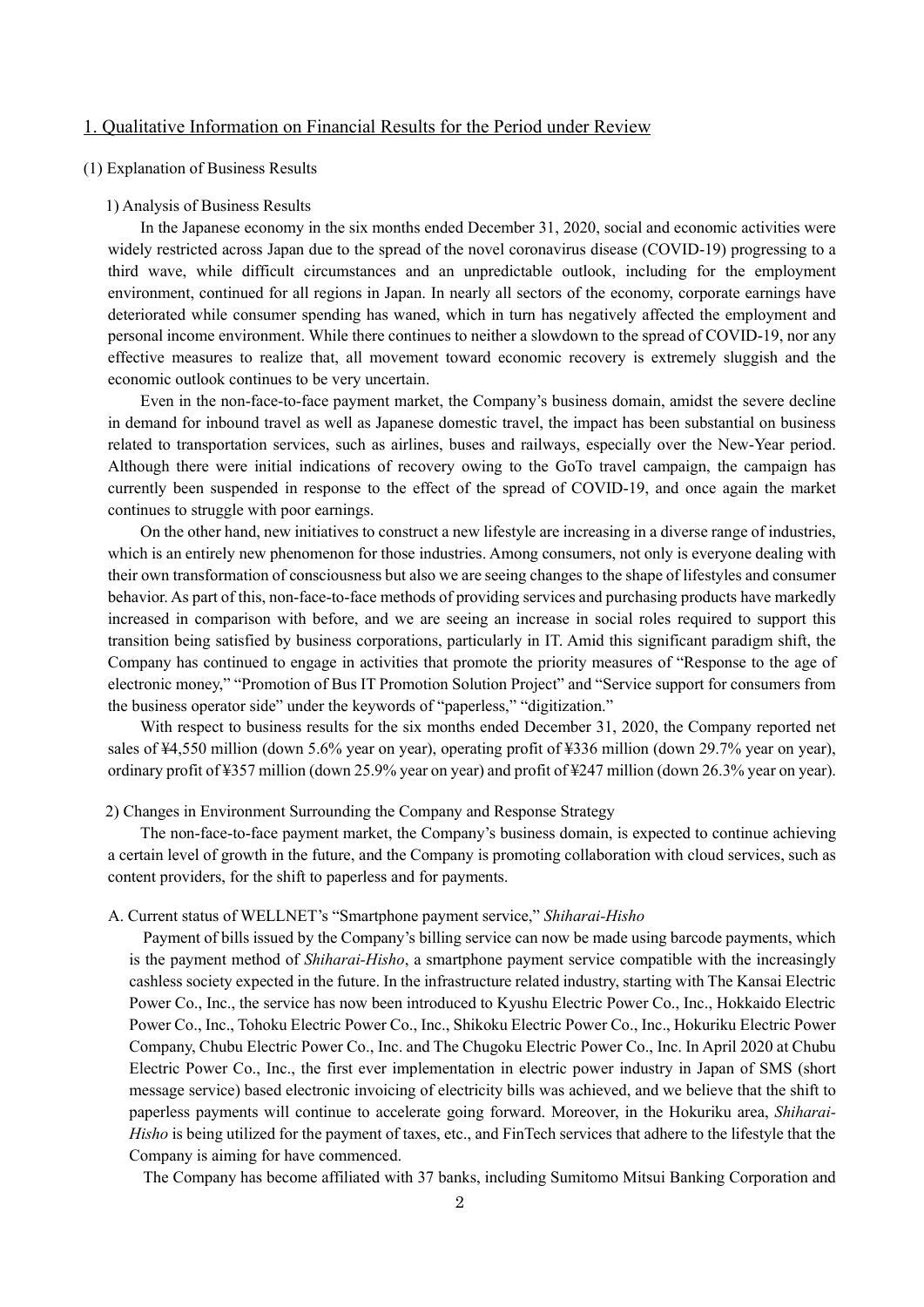JAPAN POST BANK Co., Ltd. However, following a series of large-scale incidents of unauthorized use of fund transfer agent accounts connected with several banks, the Company hastemporarily stopped connections with some banks. In October 2020, the company took measures to implement eKYC, which is the most advanced personal identification system currently on the market. However, taking into account the guidelines and other guidance of the supervising authorities and industry bodies, we intend to implement continuous security measures that include discussions with the collaborating financial institutions so that we may reopen and expand interlinking with bank accounts as soon as possible.

Note that of the 37 affiliated banks, currently there are 5 banks with which account linkage continues to be possible and 32 banks for which temporary suspensions apply (as of January 25, 2021).

#### B. Driving forward our Bus IT Promotion Project

The number of routes that are compatible with the smartphone application *Bus Mori!* introduced in August 2016 has smoothly increased to over 330. On these routes, the types of tickets usable with smartphones, namely smartphone tickets, coupon tickets, commuter tickets, free passes and so forth have expanded. However, demand has fallen sharply due to the effect of COVID-19. Under this environment, the Company has been pushing forward with developing and offering cloud services for the bus industry. In November 2020, we also launched new products such as the *Kusatsu WEB Pass*, which combine a reserved-seat expressway bus ticket with admission to the hot spring resort Kusatsu Onsen.

*Bus Mori!*, a non-contact service that enables passengers to avoid person-to-person contact at sales windows is showing promise as a countermeasure against the spread of COVID-19 infection. Through that service and others, like smartphone free passes for Nishi-Nippon Railroad and Nishitetsu Bus Kitakyushu, smartphone coupon tickets for Meitetsu Bus and smartphone commuter tickets for WEST JAPAN JR BUS COMPANY, we continue to expand our services. Looking forward, the Company is continuing to pay attention to the trends of public sentiment and the transportation infrastructure industry and develop services aiming for "Total Cloud Services."

#### C. Current status of WELLNET's key product, Multi Payment Services

According to the FY2019 Global Economic Survey Concerning Internal and External Integrated Economic Growth Strategy Building (E-Commerce Market Survey) released by the Ministry of Economy, Trade and Industry, the scale of the e-commerce market (B to C) for Japanese consumers increased 7.65% year on year in 2019 to ¥19.4 trillion, and Multi Payment Services are expected to have the potential to grow in the area of non-face-to-face payments. Furthermore, as part of a new initiative of the Company, a multi payment service with payment of electronic premium gift certificates issued by a local government body has been adopted as a new business for Kyushu Electric Power Co., Inc. (*Shiharai-Hisho* is also included as one of the payment methods). In this way, various operators have been adopting the Company's payment services for over 30 years, and going forward, the Company will continue to support operators as a company that can provide total solutions for payment.

#### D. Activities contributing to local communities

As part of our social contribution, we are providing support to many students through our WELLNET Scholarship, established to help financially struggling students at colleges of technology in Hokkaido. Many letters of gratitude were received from these students, which motivated our employees. We will continue with these activities.

The new Sapporo Office scheduled for completion in June 2021 aims to earn the "WELL Certification" Platinum Rank by building an office focused on the health and work environment of our employees. The WELL Certification is an initiative that began in 2014 in the U.S. to evaluate and certify spaces including buildings and offices from the standpoint of human health. It is a cutting edge initiative in Japan, with only a few certifications awarded. This initiative represents an investment in the Company's most important asset,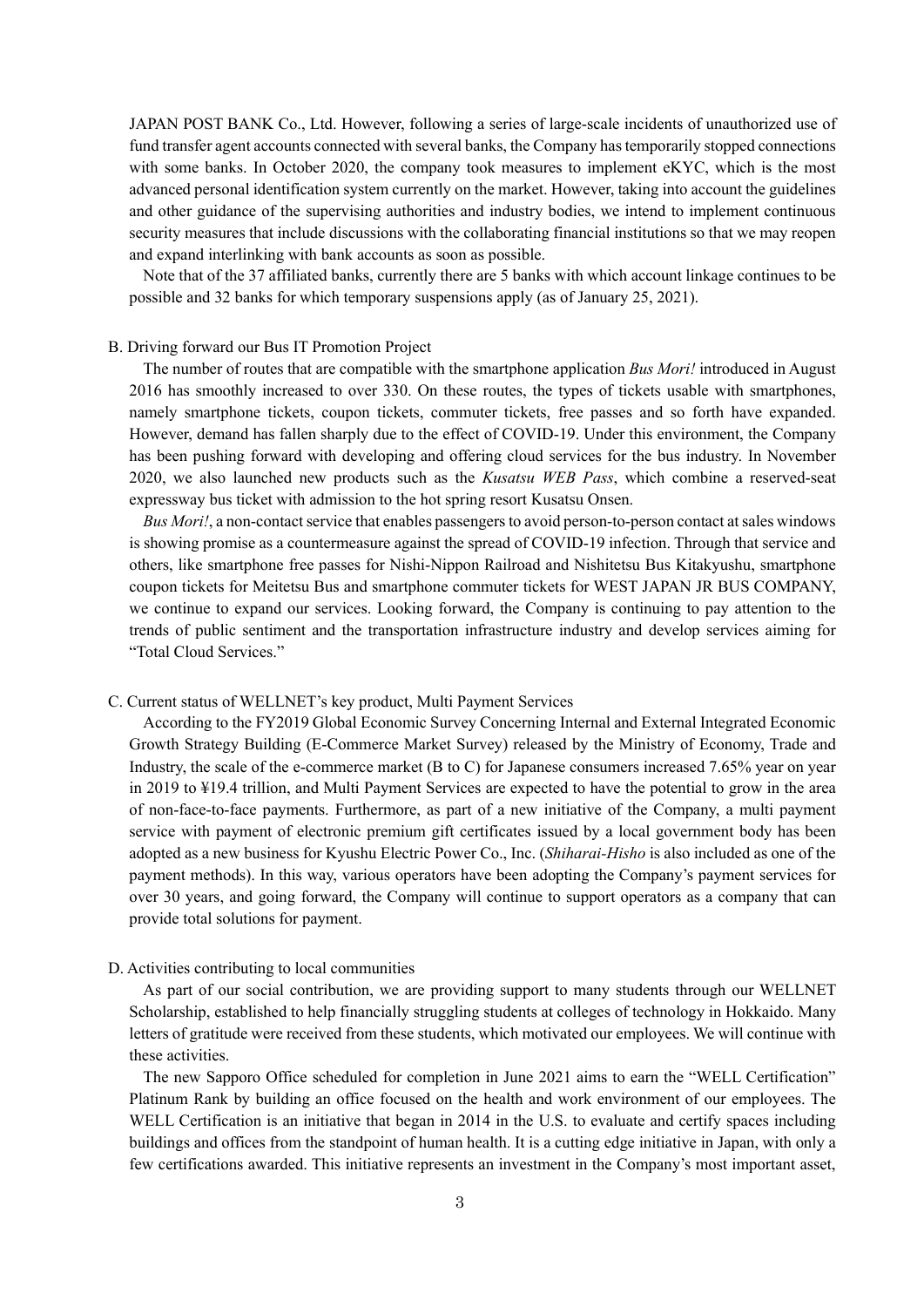our employees, and we also believe that it will lead to increased corporate value in the form of increased productivity, and workstyle reforms.

E. Performance forecast and shareholder returns

Because the impact from changes in economic activity due to COVID-19 makes it difficult to make any forecasts at present, the Company will announce a performance forecast promptly as soon as it is reasonably possible to make estimates. Meanwhile, out of consideration for our shareholders, we plan for the dividend payout ratio to be 50% or more.

#### (2) Explanation of Financial Position

#### 1) Status of assets, liabilities, and net assets

Total assets as of December 31, 2020 stood at ¥21,319 million. Current assets were ¥14,925 million. This mainly comprises cash and deposits of ¥11,447 million. Cash and deposits include ¥9,208 million of receiving agency deposits in money collection business, which is the money kept temporarily by the Company up to the predetermined date of transfer to operators in the following month. Non-current assets amounted to ¥6,393 million. This mainly comprises property, plant and equipment of ¥3,599 million, intangible assets of ¥808 million, and investments and other assets of ¥1,986 million.

Meanwhile, total liabilities amounted to ¥14,294 million. This mainly comprises receiving agency deposits of ¥9,208 million and short-term borrowings of ¥1,480 million.

Total net assets amounted to ¥7,024 million. This mainly comprises shareholders' equity of ¥6,951 million.

(Reference) Cash and deposits, net (net balance of cash and deposits after offsetting receiving agency deposits related to money collection business)

|                                      |                     | (Thousands of yen)      |
|--------------------------------------|---------------------|-------------------------|
|                                      | As of June 30, 2020 | As of December 31, 2020 |
| (A) Cash and deposits                | 8,689,868           | 11,447,892              |
| (B) Receiving agency deposits        | 6.339.896           | 9,208,538               |
| $(A)$ - $(B)$ Cash and deposits, net | 2,349,972           | 2,239,354               |

#### 2) Status of cash flows

Cash and cash equivalents (the "funds") as of December 31, 2020 stood at ¥11,367 million. The status of cash flows and their contributing factors are as follows.

#### (Cash flows from operating activities)

Funds provided by operating activities amounted to ¥3,068 million. The main factor for the increase is a ¥2,868 million increase in receiving agency deposits.

#### (Cash flows from investing activities)

Funds used in investing activities amounted to ¥803 million. The main factor for the decrease is ¥773 million used due to an increase in property, plant and equipment.

#### (Cash flows from financing activities)

Funds provided by financing activities amounted to ¥493 million. The main factor for the increase is a ¥740 million increase in short-term borrowings.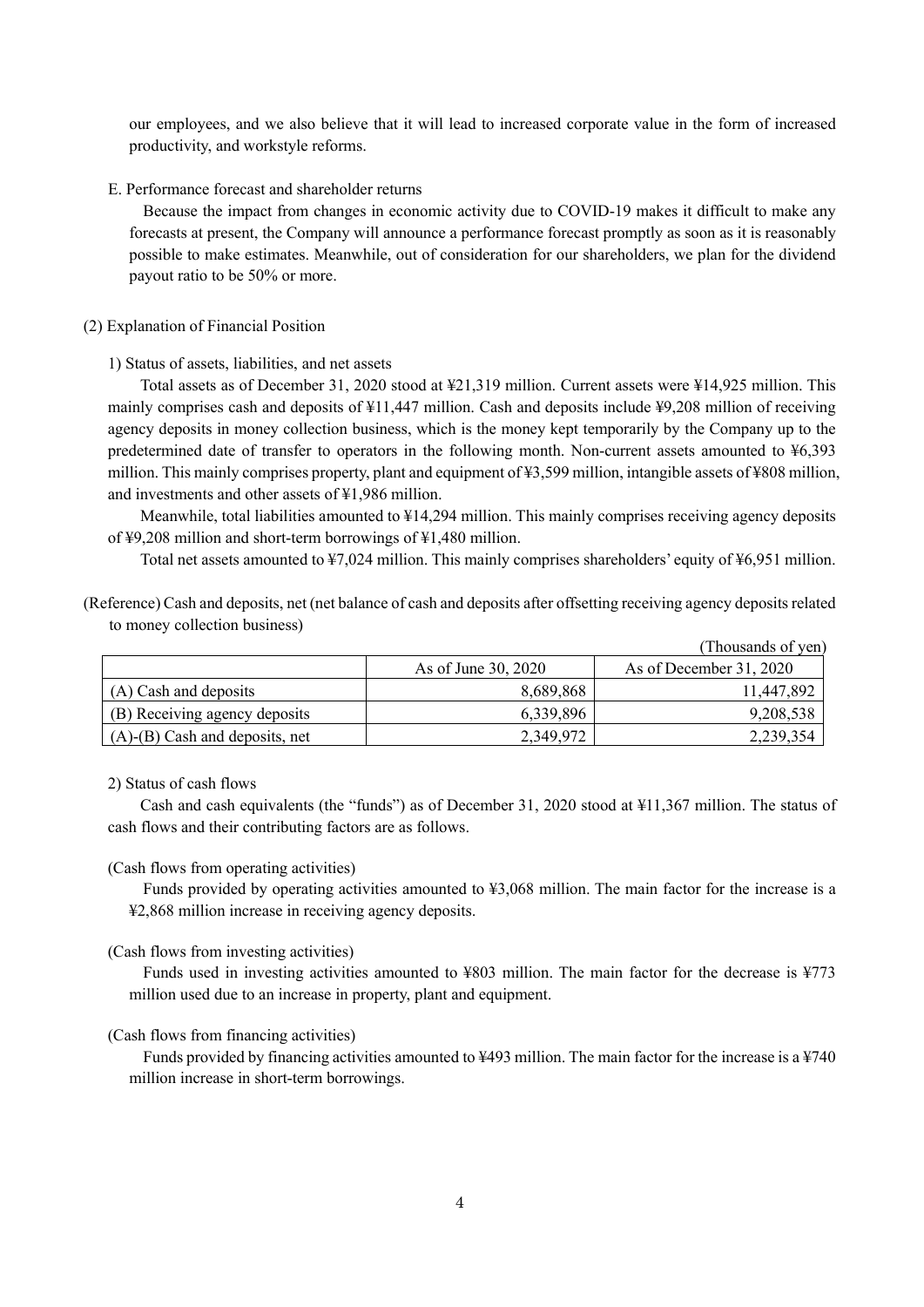# (3) Explanation of Financial Results Forecast and Other Forward-looking Information

As there are many uncertain elements currently affecting business results, the Company will announce the financial results forecast for the fiscal year ending June 30, 2021 when it becomes possible to reasonably estimate the forecast.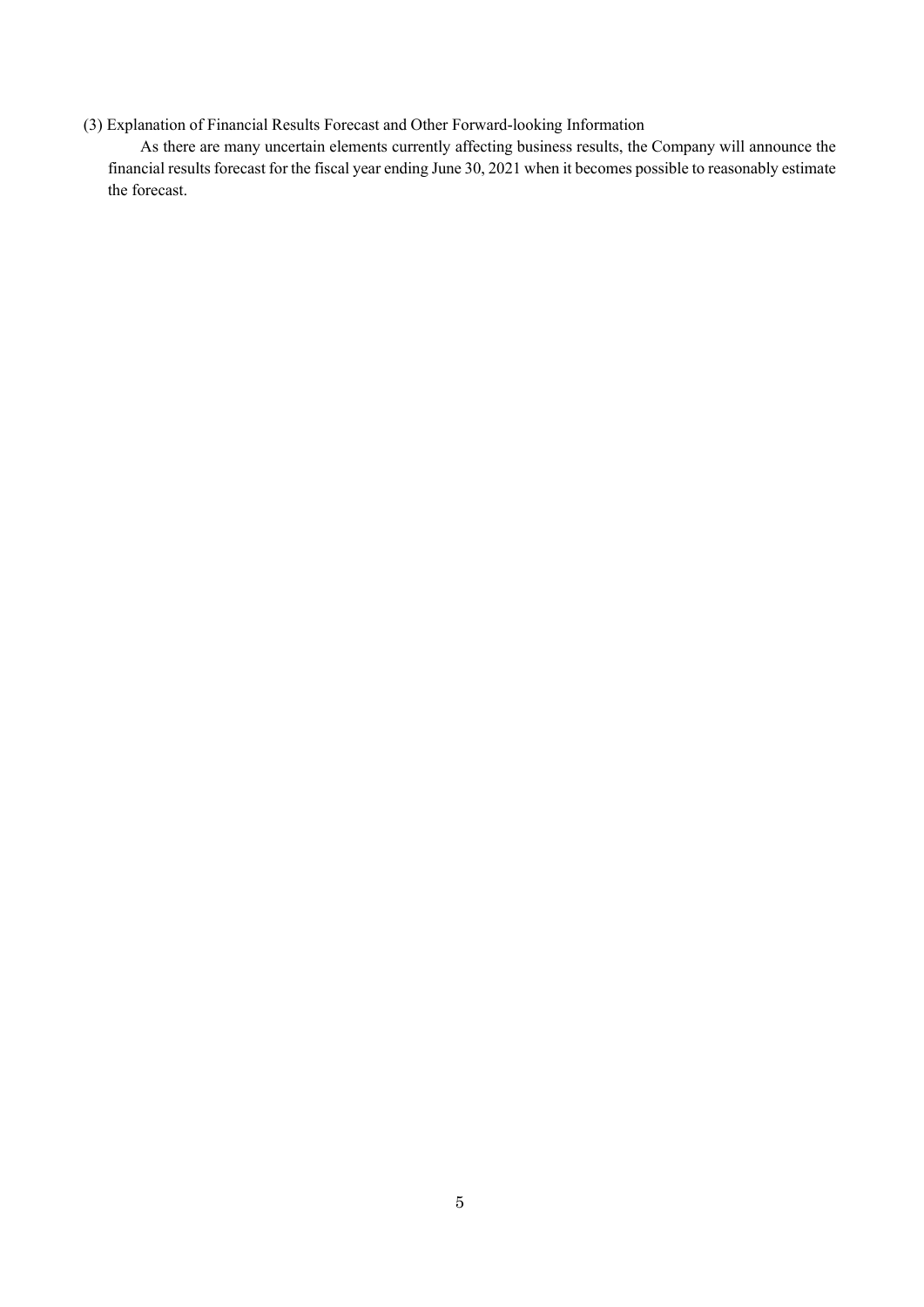### 2. Financial Statements and Significant Notes

(1) Balance Sheet

|                                        |                     | (Thousands of yen)      |
|----------------------------------------|---------------------|-------------------------|
|                                        | As of June 30, 2020 | As of December 31, 2020 |
| Assets                                 |                     |                         |
| Current assets                         |                     |                         |
| Cash and deposits                      | 8,689,868           | 11,447,892              |
| Accounts receivable - trade            | 474,856             | 574,977                 |
| Merchandise                            | 2,577               | 2,825                   |
| Work in process                        | 2,884               | 30,230                  |
| Supplies                               | 6,572               | 811                     |
| Deposits paid                          | 4,394,838           | 2,145,238               |
| Other                                  | 932,878             | 723,497                 |
| Total current assets                   | 14,504,476          | 14,925,474              |
| Non-current assets                     |                     |                         |
| Property, plant and equipment          | 2,851,274           | 3,599,540               |
| Intangible assets                      | 876,190             | 808,078                 |
| Investments and other assets           | 1,842,871           | 1,986,168               |
| Total non-current assets               | 5,570,337           | 6,393,788               |
| <b>Total</b> assets                    | 20,074,813          | 21,319,263              |
| Liabilities                            |                     |                         |
| Current liabilities                    |                     |                         |
| Accounts payable - trade               | 454,549             | 514,130                 |
| Short-term borrowings                  | 740,000             | 1,480,000               |
| Deposits received                      | 4,903,373           | 2,402,600               |
| Receiving agency deposits              | 6,339,896           | 9,208,538               |
| Income taxes payable                   | 210,987             | 120,312                 |
| Provision for bonuses                  |                     | 13,437                  |
| Provision for point card certificates  | 5                   | 5                       |
| Other                                  | 218,483             | 339,330                 |
| Total current liabilities              | 12,867,295          | 14,078,353              |
| Non-current liabilities                |                     |                         |
| Provision for share-based remuneration | 54,073              | 60,574                  |
| Asset retirement obligations           |                     | 10,835                  |
| Long-term accounts payable - other     | 119,007             | 119,007                 |
| Other                                  | 24,601              | 25,971                  |
| Total non-current liabilities          | 197,682             | 216,388                 |
| <b>Total liabilities</b>               | 13,064,977          | 14,294,741              |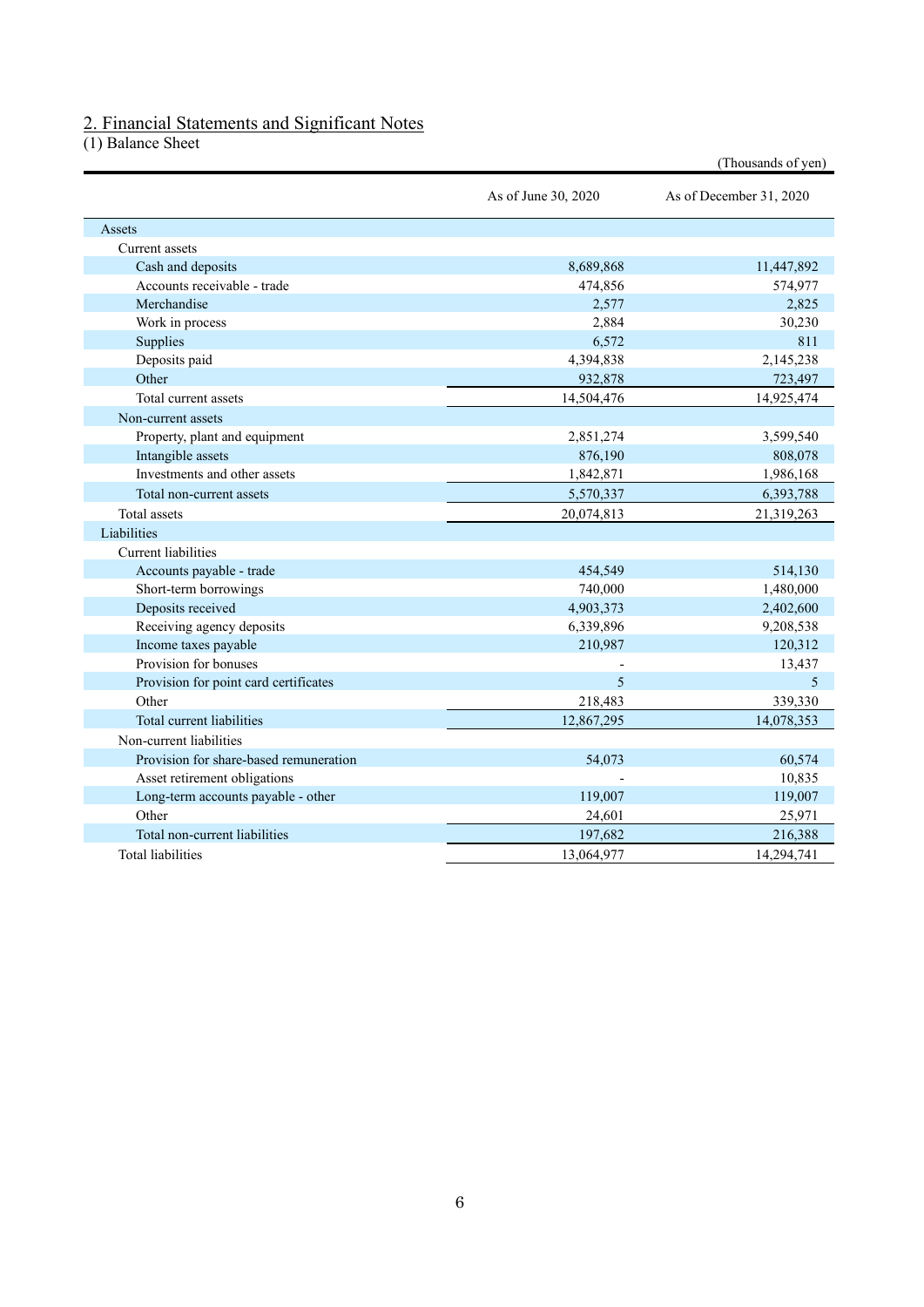|                                                       | As of June 30, 2020 | As of December 31, 2020 |
|-------------------------------------------------------|---------------------|-------------------------|
| Net assets                                            |                     |                         |
| Shareholders' equity                                  |                     |                         |
| Share capital                                         | 667,782             | 667,782                 |
| Capital surplus                                       | 3,509,216           | 3,509,216               |
| Retained earnings                                     | 3,551,222           | 3,538,680               |
| Treasury shares                                       | (788, 210)          | (764, 630)              |
| Total shareholders' equity                            | 6,940,011           | 6,951,049               |
| Valuation and translation adjustments                 |                     |                         |
| Valuation difference on available-for-sale securities | (3,067)             | 579                     |
| Total valuation and translation adjustments           | (3,067)             | 579                     |
| Share acquisition rights                              | 72,892              | 72,892                  |
| Total net assets                                      | 7,009,836           | 7,024,521               |
| Total liabilities and net assets                      | 20,074,813          | 21,319,263              |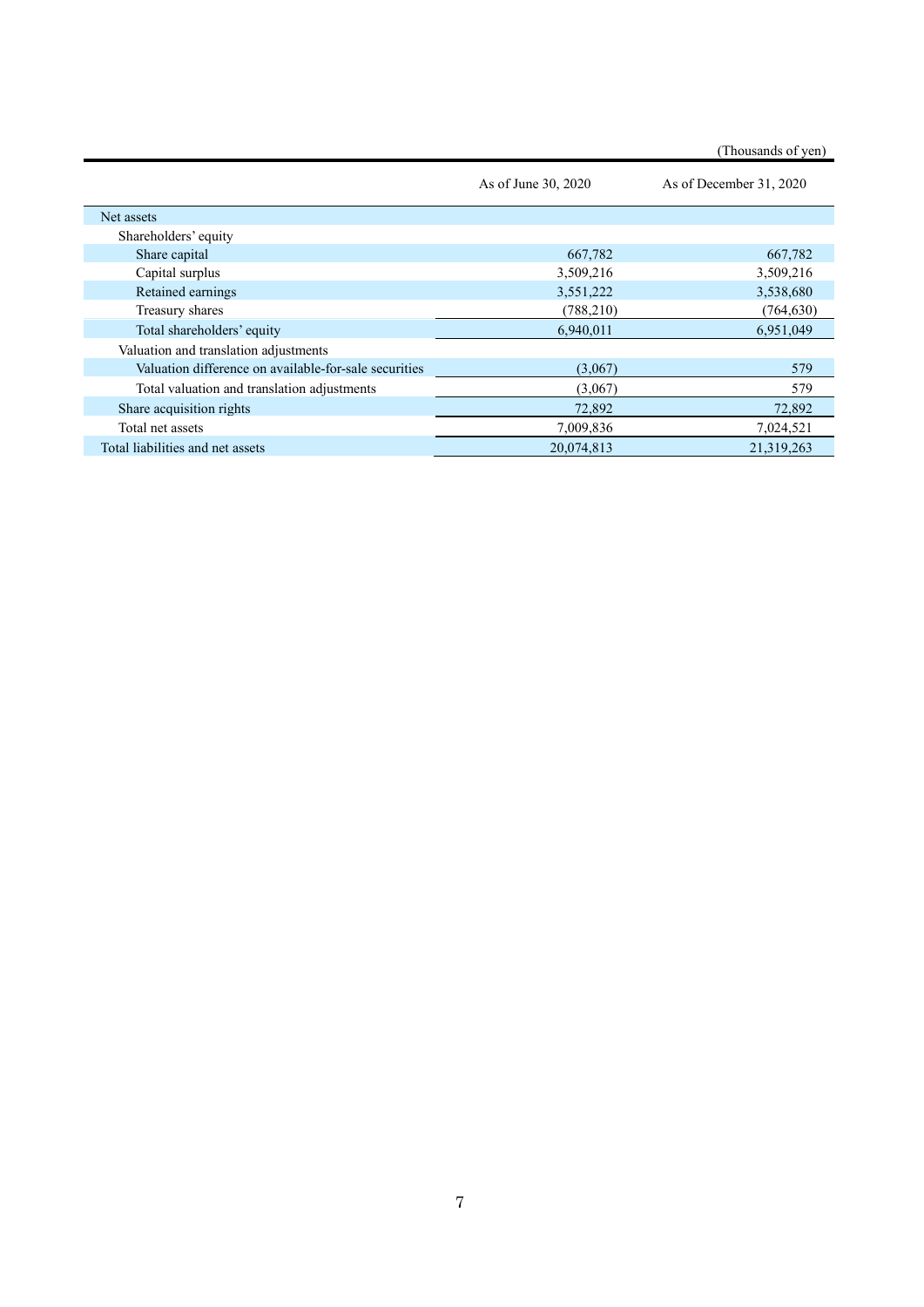### (2) Statement of Income

(Six months ended December 31)

|                                                |                                               | (Thousands of yen)                            |
|------------------------------------------------|-----------------------------------------------|-----------------------------------------------|
|                                                | For the six months ended<br>December 31, 2019 | For the six months ended<br>December 31, 2020 |
| Net sales                                      | 4,821,736                                     | 4,550,121                                     |
| Cost of sales                                  | 3,920,087                                     | 3,840,743                                     |
| Gross profit                                   | 901,648                                       | 709,378                                       |
| Selling, general and administrative expenses   | 422,764                                       | 372,762                                       |
| Operating profit                               | 478,884                                       | 336,615                                       |
| Non-operating income                           |                                               |                                               |
| Interest income                                | 579                                           | 69                                            |
| Dividend income                                | 44                                            |                                               |
| Gain on investments in investment partnerships |                                               | 8,964                                         |
| Gain on forfeiture of unclaimed dividends      | 1,237                                         | 1,645                                         |
| Rental income                                  | 1,995                                         | 1.640                                         |
| Subsidy income                                 |                                               | 4,759                                         |
| Other                                          | 1.059                                         | 4,292                                         |
| Total non-operating income                     | 4,916                                         | 21,371                                        |
| Non-operating expenses                         |                                               |                                               |
| Interest expenses                              |                                               | 762                                           |
| Loss on investments in investment partnerships | 1,506                                         |                                               |
| Total non-operating expenses                   | 1,506                                         | 762                                           |
| Ordinary profit                                | 482,294                                       | 357,224                                       |
| Extraordinary income                           |                                               |                                               |
| Gain on reversal of share acquisition rights   | 3.289                                         |                                               |
| Total extraordinary income                     | 3,289                                         |                                               |
| Profit before income taxes                     | 485,583                                       | 357,224                                       |
| Income taxes - current                         | 140,622                                       | 99,052                                        |
| Income taxes - deferred                        | 9,882                                         | 11,096                                        |
| Total income taxes                             | 150,504                                       | 110,148                                       |
| Profit                                         | 335,078                                       | 247,075                                       |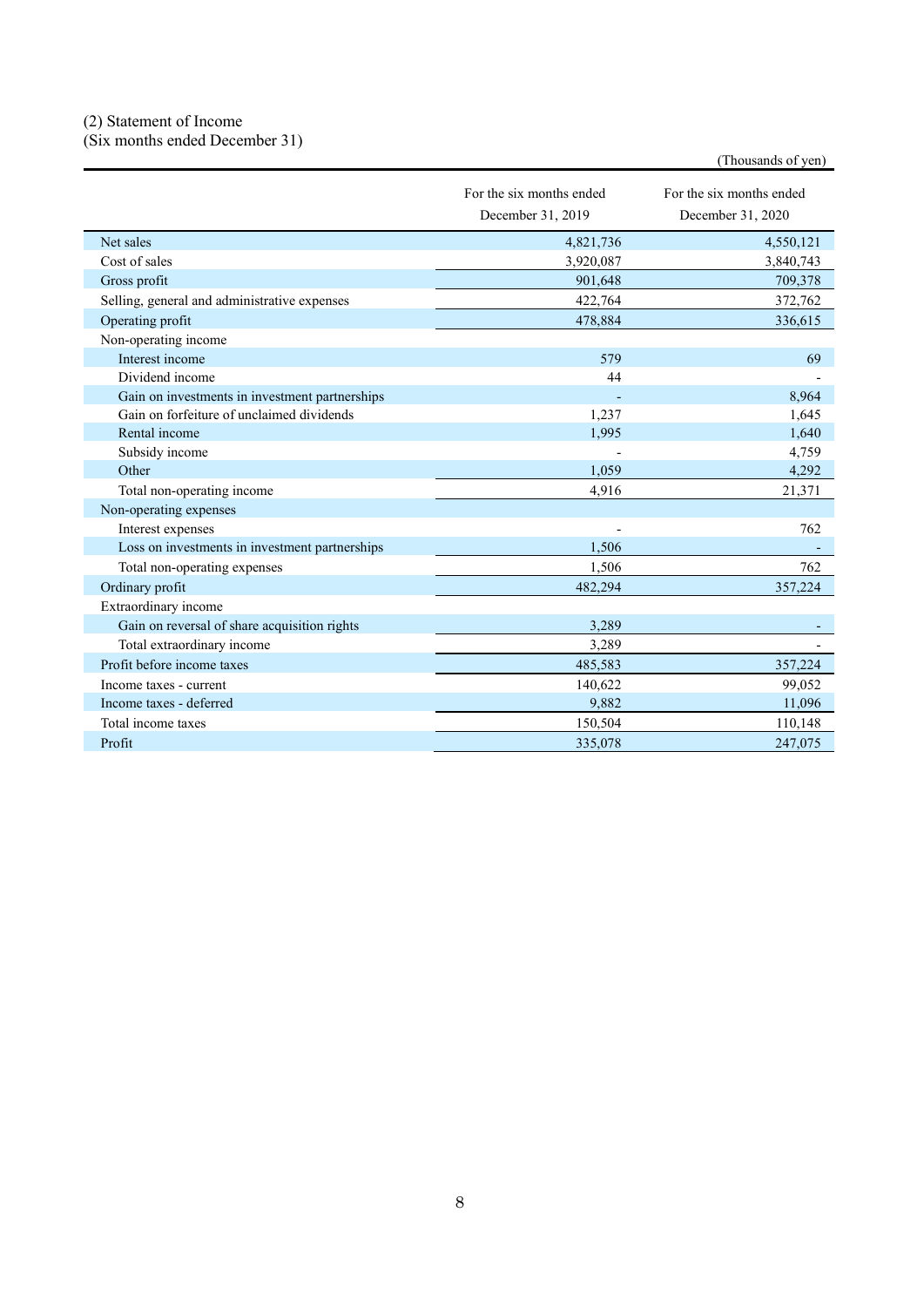# (3) Statement of Cash Flows

|                                                          |                                               | (Thousands of yen)                            |
|----------------------------------------------------------|-----------------------------------------------|-----------------------------------------------|
|                                                          | For the six months ended<br>December 31, 2019 | For the six months ended<br>December 31, 2020 |
| Cash flows from operating activities                     |                                               |                                               |
| Profit before income taxes                               | 485,583                                       | 357,224                                       |
| Depreciation                                             | 176,401                                       | 175,725                                       |
| Interest and dividend income                             | (623)                                         | (69)                                          |
| Interest expenses                                        |                                               | 762                                           |
| Loss (gain) on investments in investment partnerships    | 1,506                                         | (8,964)                                       |
| Decrease (increase) in trade receivables                 | (36,695)                                      | (100, 121)                                    |
| Decrease (increase) in inventories                       | (6, 458)                                      | (21, 834)                                     |
| Increase (decrease) in trade payables                    | 22,971                                        | 59,580                                        |
| Decrease (increase) in deposits paid                     | (239,600)                                     | 2,249,600                                     |
| Increase (decrease) in deposits received                 | 221,326                                       | (2,500,773)                                   |
| Increase (decrease) in receiving agency deposits         | 888,946                                       | 2,868,641                                     |
| Other, net                                               | (97, 189)                                     | 175,302                                       |
| Subtotal                                                 | 1,416,168                                     | 3,255,074                                     |
| Interest and dividends received                          | 3,336                                         | 478                                           |
| Interest paid                                            |                                               | (628)                                         |
| Income taxes paid                                        | (54, 675)                                     | (186, 880)                                    |
| Net cash provided by (used in) operating activities      | 1,364,830                                     | 3,068,043                                     |
| Cash flows from investing activities                     |                                               |                                               |
| Proceeds from withdrawal of time deposits                | 1,000,000                                     |                                               |
| Purchase of property, plant and equipment                | (29, 731)                                     | (773,068)                                     |
| Purchase of intangible assets                            | (98, 769)                                     | (79, 954)                                     |
| Proceeds from share of profits on investments in capital | 10,500                                        | 13,489                                        |
| Payments of guarantee deposits                           | (116, 947)                                    |                                               |
| Proceeds from refund of guarantee deposits               | 50,081                                        | 35,562                                        |
| Net cash provided by (used in) investing activities      | 815,132                                       | (803,970)                                     |
| Cash flows from financing activities                     |                                               |                                               |
| Proceeds from short-term borrowings                      |                                               | 740,000                                       |
| Dividends paid                                           | (935, 715)                                    | (246, 049)                                    |
| Net cash provided by (used in) financing activities      | (935, 715)                                    | 493,950                                       |
| Net increase (decrease) in cash and cash equivalents     | 1,244,247                                     | 2,758,023                                     |
| Cash and cash equivalents at beginning of period         | 11,835,344                                    | 8,609,855                                     |
| Cash and cash equivalents at end of period               | 13,079,592                                    | 11,367,878                                    |